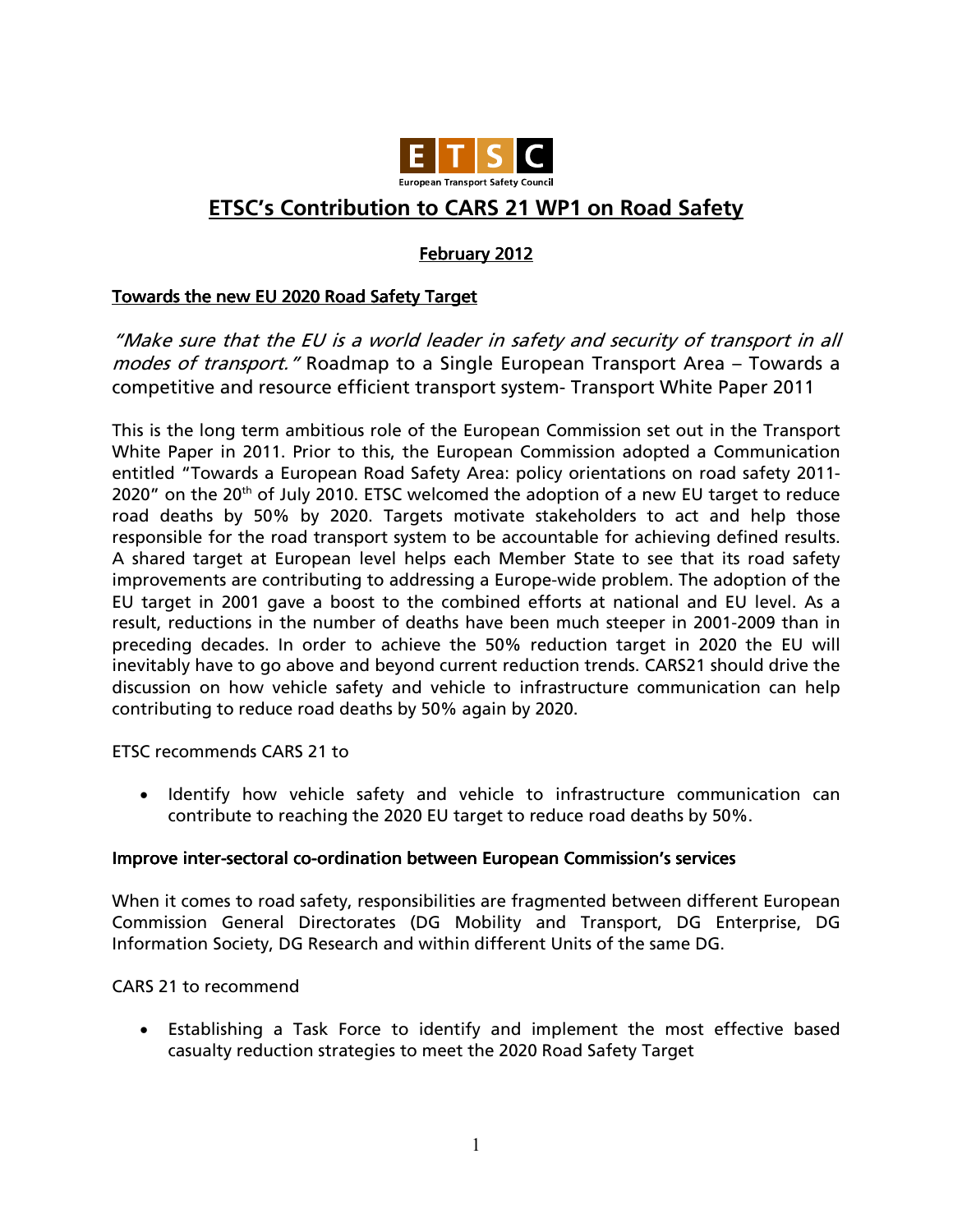# EU's Role to Legislate on Vehicle Safety

Road safety is an area for EU legislation and legislation in road safety has an added value for all Member States. The EU has exclusive competence on vehicle safety and vehicle type approval under Article 114. Yet EU legislation on passive safety did not change to a great extent over the last decade and as a result type approval crash tests have become largely outdated. There is an urgent need to align with high performing EuroNCAP crash tests.

Occupant protection has improved considerably over the past decade mostly because of car manufacturers' efforts to meet consumer demands for safer cars driven by EuroNCAP. When the European New Car Assessment Programme (EuroNCAP) started to test the crash performance of cars fifteen years ago, the average car was awarded 2 stars for occupant protection. Now almost all cars tested are awarded 5 stars for combined occupant and pedestrian protection. Improved vehicle safety has been demonstrated to make a large contribution to casualty reduction. The European vehicle industry faces a time of crisis. Beating off the international competition will be a challenge but developing its safety credentials and profiling itself as the producers of the world's safest vehicles can play a crucial role. Upgrading crash test requirements will create a market advantage for the European car industry as European manufacturers are in a better position than third market producers to face higher safety standards.

### Side impact protection

Side impact crashes remain one the most common crash types with fatal and serious injury outcome. The most recent European data on lateral crashes available are published by the European Enhanced Vehicle Safety Committee (EEVC). This study has shown that side collisions remain a frequent cause of fatal and serious injury, typically representing 33% of all fatalities but less than 25% of casualties of all severities. Non-struck side occupants are a frequently injured group who are not covered by existing test procedures. Impacts with other cars are marginally the most common type of side collision. More significantly, although rare overall, pole impacts are a frequent cause of death. On the basis of this study, the EEVC recommended specific changes to the current regulation R95, in particular updating the mobile deformable test based on the latest know-how and using better dummies. In addition, it has been proposed to add a pole impact aimed at providing a better assessment of the risk of head injury.

CARS 21 to recommend the European Commission to

• Updating the existing side impact regulation by revising the current mobile deformable test condition and adopting as soon as possible a new standard for side pole testing in order to improve the occupant protection in lateral crashes.

### Pedestrian Protection (Vehicle)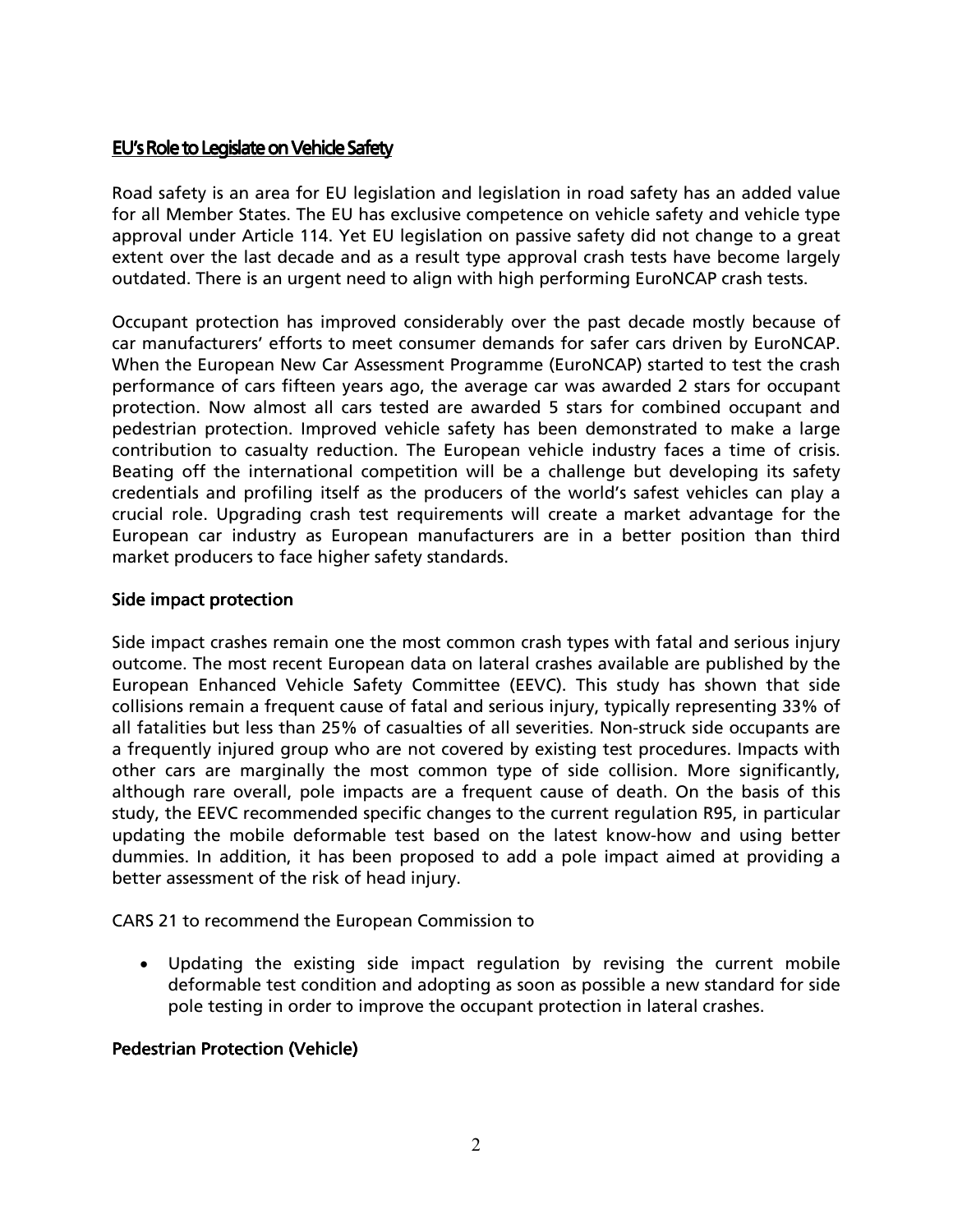Improvements in pedestrian protection have been provided, more slowly than for occupant protection. The 2009 EuroNCAP protocol is challenging car makers by increasing the emphasis on all-round safety performance and demanding higher levels of achievements in pedestrian protection. The Regulation 78/2009 lays down type approval requirements with respect to the protection of pedestrians and other vulnerable road users. It provides for the mandatory installation of Brake Assist Systems on new vehicles in an attempt to compensate for the relaxation of certain parameters on passive safety performance tests. ETSC fought hard against the relaxation of the tests arguing that benefits accident avoidance technologies offer should have been additional rather than substitutive<sup>1</sup>. There are a whole range of other measures that can also be taken to improve vulnerable road user safety and address other elements of the integrated approach (user behavior and infrastructure) which are covered in our Review<sup>2</sup>.

CARS 21 to recommend the European Commission to

- Continue to raise vehicle safety for both occupants and pedestrians and other vulnerable road users through EU type approval legislation.
- Update the EU type approval crash tests to align with high performing EuroNCAP crash tests.
- Mandate Advanced Emergency Braking for all new vehicles
- Regularly monitor developments in passive and active safety technologies and ensure that robust in-vehicle safety technologies are mandated in new legislation.
- Fund accident studies to compare the injuries risk posed by car models with good and bad bonnet leading edges identified in EuroNCAP tests.
- Introduce the mandatory fitment of external airbags as a viable safety measure to improve the protection of pedestrians and other vulnerable users as well as car occupants in case of a collision between two cars.

# In-vehicle technologies targeting the 3 "Main Killers" should be fast-tracked

Intelligent Transport Systems (ITS) have seen a recent boost for new action with the advent of the negotiation and adoption of the ITS Directive in 2010 and the launch of the implementation plan for the ITS Action Plan adopted in 2008. The EC Regulation 661/2009 on Type Approval requirements for the general safety of motor vehicles also advances the deployment of a number of in-vehicle technologies.

ITS can contribute to road safety both in reducing crash risk and alleviating the severity of crash consequences. Casualty reductions vary greatly depending on the technologies and the most life saving devices should be prioritised. As a matter of priority this should include: Intelligent Speed Assistance (ISA), alcohol interlocks and seat belt reminders<sup>3</sup>.

# Speed Management Systems

<sup>&</sup>lt;u>.</u> <sup>1</sup> ETSC Position on the EC's proposal for a Regulation on the protection of pedestrians and other vulnerable road users (2008) . http://etsc.eu/documents/ETSC%202008%20Position%20Paper.pdf

<sup>&</sup>lt;sup>2</sup> ETSC (2005) The Safety of Vulnerable Road Users

<sup>&</sup>lt;sup>3</sup> ETSC (2009) Position on ITS Action Plan and Directive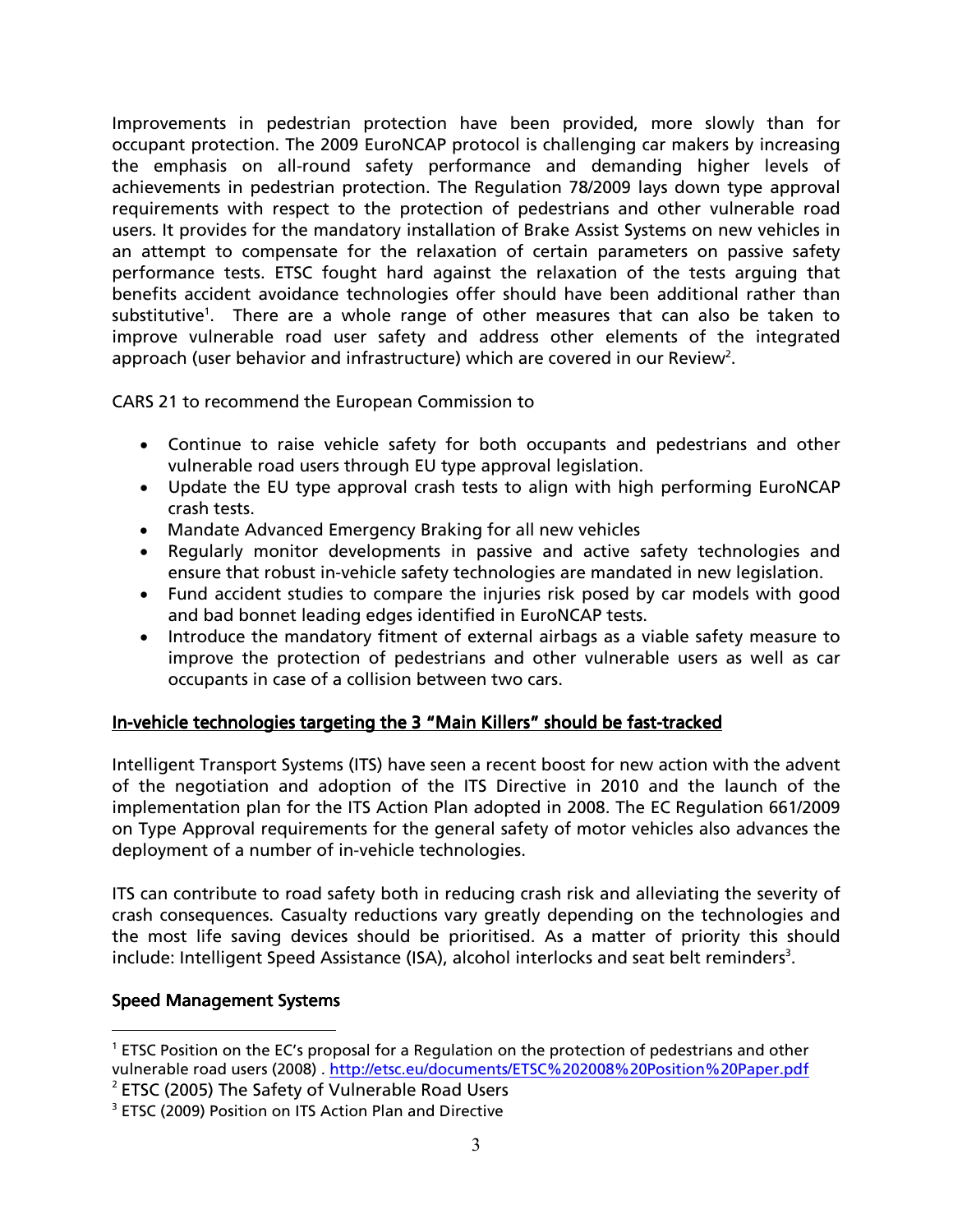There is a well documented relationship between speed and collisions resulting in death and injury with lasting effect. The adaptation of driving speed to the prevailing conditions and speed limits is a primary way of controlling the crash risk of the driver. . Under speed, the European Commissions' Road Safety Policy Orientations pick up speed limiters for light vehicles as an area for action. This is welcomed by ETSC but as a first step to introducing Intelligent Speed Assistance<sup>4</sup> (ISA). The EC Road Safety Policy Orientations 2011-2020 stated that: "Technological developments, such as in-vehicle systems providing real-time information on prevailing speed limits could contribute to improve speed enforcement." This was followed by the European Parliament Report on Road Safety which: "Calls on the Commission to draw up a proposal to fit vehicles with 'intelligent speed assistance systems' which incorporate a timetable, details of an approval procedure and a description of the requisite road infrastructure". The European Commission then published its Transport White Paper reiterating that it would work to "Harmonise and deploy road safety technologies such as (…) (smart) speed limiters".

There has also been progress under the ITS Directive and Action Plan which include definition of procedures for accurate public data for digital maps. The provision of such a digital database of all speed limits on the network is an important prerequisite for the implementation of ISA.

# Speed and Climate Change

Transport is the only sector where greenhouse gas (GHG) emissions have almost continuously grown over the last 20 years and are now about one third above their 1990 levels<sup>5</sup>. The contribution of road to the GHG emissions of transport in 2008 was 71.3%<sup>6</sup>. Fuel consumption and carbon dioxide emissions are a function of speed. Managing driving speeds is therefore a very effective carbon abatement policy as demonstrated by ETSC's Policy Paper "Managing Speed: Towards Safe and Sustainable Road Transport"<sup>7</sup>. Lower or better enforced speed limits are 'one of the most certain, equitable, cost effective and potentially popular routes to a lower carbon economy'<sup>8</sup>.

CARS 21 to recommend the European Commission to

5 European Commission (2011) Transport White Paper

<sup>-</sup><sup>4</sup> ISA is the general term for advanced systems in which the vehicle "knows" the speed limit for any given location and is capable of using that information to give feedback to the driver or directly limit the vehicle speed. Navigation devices in the vehicle give a precise location and heading whilst an on-board map database compares the vehicle speed with the location's known speed limit. Drivers are then informed of the speed limit (advisory ISA), warned when they exceed the limit (supportive ISA), or actively aided to abide by the limit (intervening ISA).

<sup>6</sup> ibid

 $<sup>7</sup>$  ETSC (2008) Managing Speed Towards Safe and Sustainable Road Transport</sup>

<sup>&</sup>lt;sup>8</sup> Anable, J. Mitchell, P. Layberry, R. (2006). Getting the genie back in the bottle: Limiting speed to reduce carbon emissions and accelerate the shift to low carbon vehicles, in Low CVP 'Low Carbon Road Transport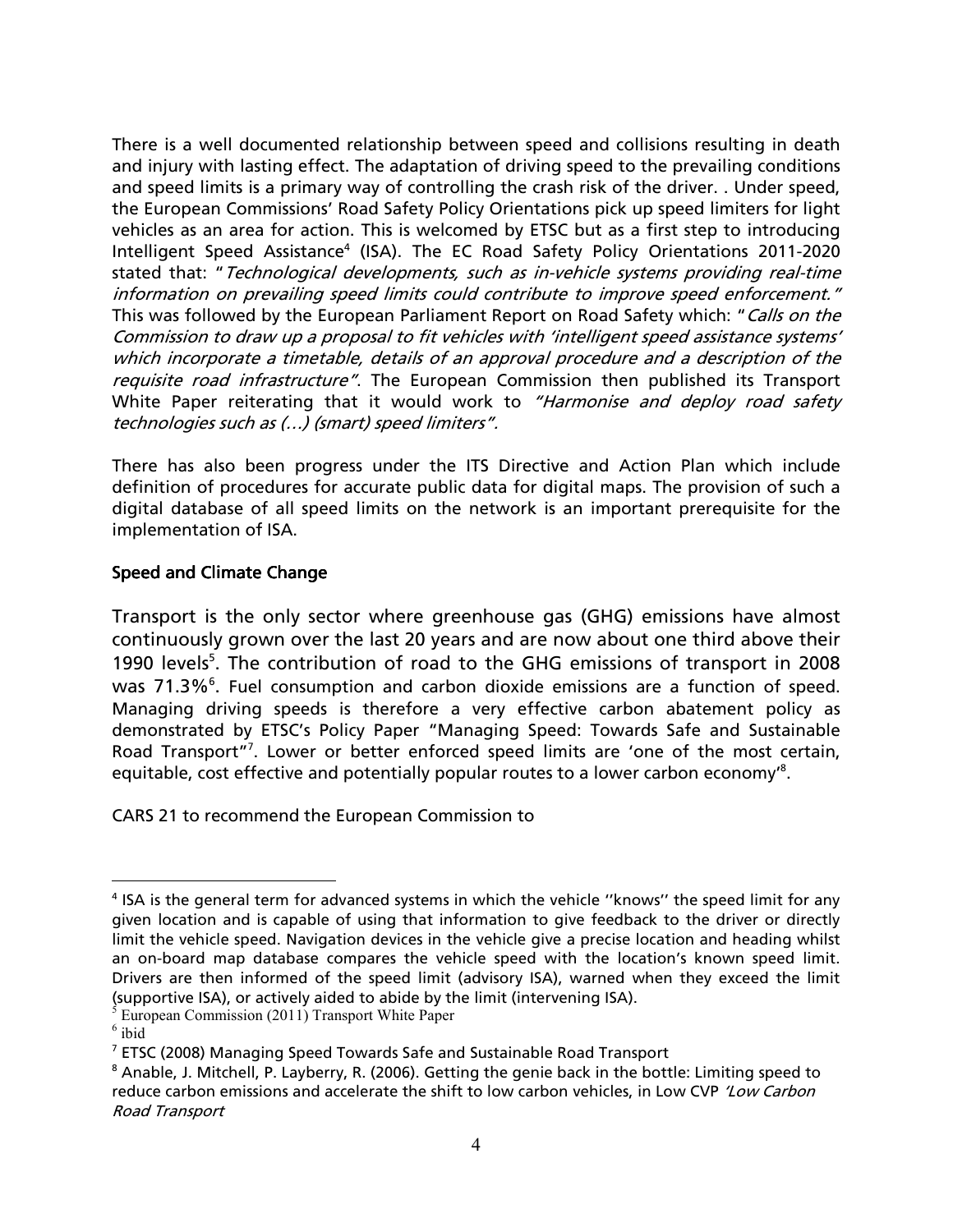- Develop a test protocol that would provide a star rating system to provide consumers with information on the safety in actual use of navigation systems and other in-vehicle information systems.
- In the short term, introduce a driver set speed limiter as a standard equipment in all new vehicles.
- Extend speed limiters to vans and other light vehicles.
- Contribute to the development of harmonised standards for Intelligent Speed Assistance (ISA) systems towards eventual universal fitment.
- Adopt legislation for mandatory fitting of all fleet cars with Intelligent Speed Assistance systems.
- In the medium term adopt European legislation for mandatory fitting of European cars with Intelligent Speed Assistance systems in the type approval procedure.
- Develop a European standard for a "speed limit service", i.e. over the air<sup>9</sup> provision to in-vehicle systems of current geodata on road speed limits.
- Require Member States to provide a standardised "speed limit service" over the air.
- Recognise the casualty reducing benefits of managing driving speeds and that they are also part of a very effective carbon abatement policy.

### Alcohol Interlocks Alcohol Interlocks

-

The European Commission estimates that across the EU at least 20% of all road deaths are alcohol related. In its Road Safety Policy Orientations 2011-2020 the Commission promised to "examine to what extent measures are appropriate for making the installation of alcohol interlock devices in vehicles compulsory, for example with respect to professional transport (e.g. school buses)". The European Parliament Report on Road Safety "recommends, as a reintegration measure, the fitting of alcolocks to the vehicles of road users who already have more than one drink-driving conviction" and moreover "Recommends that fitting of alcolocks (...) to all new types of commercial passenger and goods transport vehicles be made compulsory; calls on the Commission to prepare by 2013 a proposal for a Directive for the fitting of alcolocks, including the relevant specifications for its technical implementation" .

ETSC much welcomes the possibility of making the use of alcohol interlock devices obligatory in certain specific cases, in particular for professional transport. ETSC would recommend for this to be extended to cover the rehabilitation of recidivists as well. The gradual introduction of alcolocks starting with target groups (commercial vehicles and public transport vehicles including buses especially transporting children, dangerous good trucks<sup>10</sup> and repeat drink driving offenders) could reduce the high toll of drink driving casualties every year in the EU and reduce the price for manufacturing those devices.

<sup>&</sup>lt;sup>9</sup> "Over the air": the idea is that a car would receive updates on speed limits by wireless broadcast, e.g. over a mobile phone network. This would be able to handle permanent changes in speed limits and also temporary changes such as for construction zone. It deals with the problem of speed limit information going out of date.

<sup>&</sup>lt;sup>10</sup> Crucially in the commercial context alcohol interlocks must not be seen as a stand-alone issue but should be introduced as an integral part of an employer's drink driving policy. Indeed some employers have a zero tolerance to alcohol policy which is also specified in employee contracts.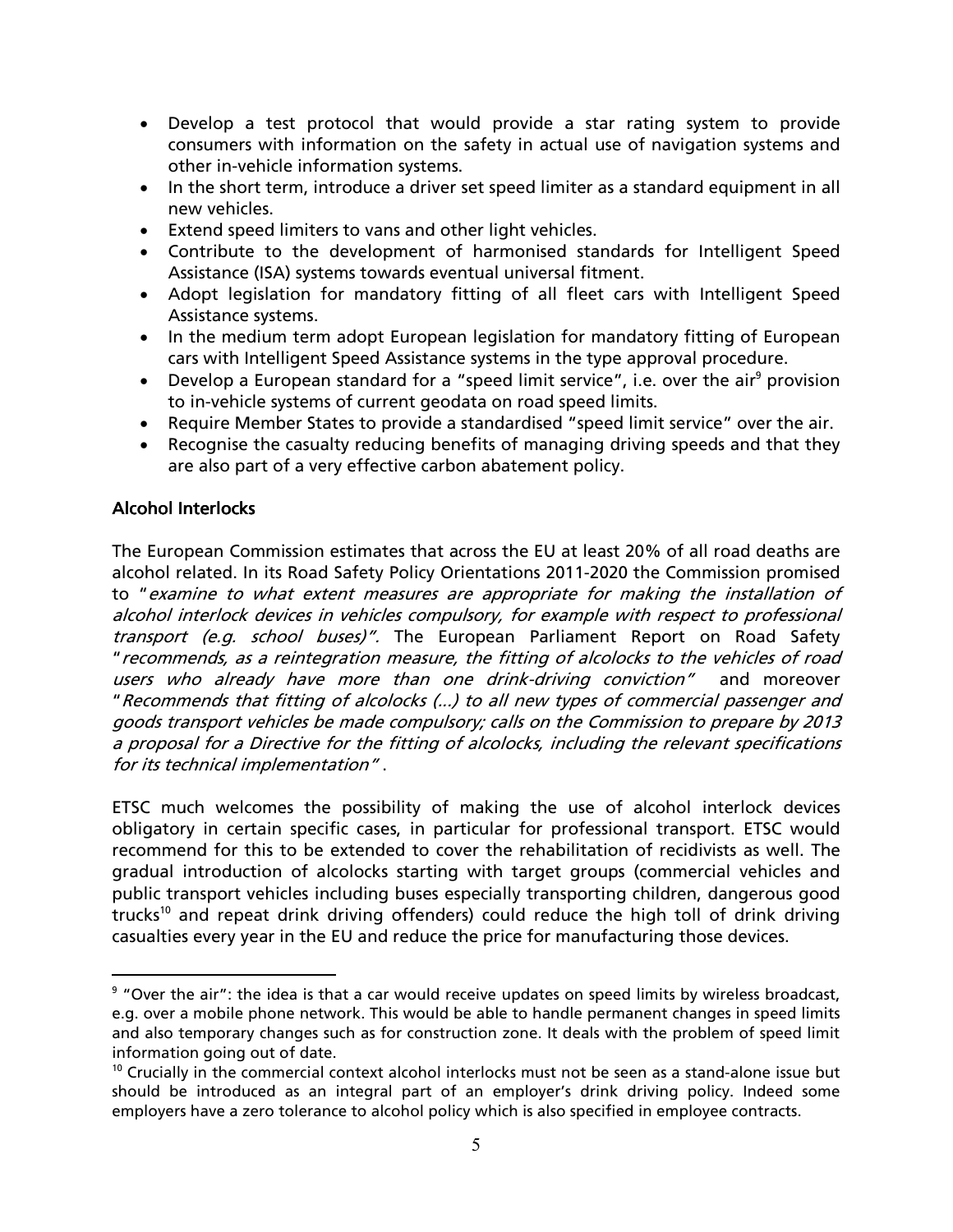- Introduce uniform standards for alcolocks in Europe, and provide assistance to reduce the workload for those countries that wish to introduce the technology without having the appropriate legal framework.
- Legislate for a consistently high level of reliability of alcohol interlock devices.
- Further research into the development of non-intrusive alcohol interlocks.
- In the medium term introduce legislation making non-intrusive alcolocks mandatory for all drivers.

### Seat Belts and Seat Belt Reminders

Around 12,400 car occupants survived serious crashes in 2009 because they wore a seat belt. Another 2,500 deaths could have been prevented if 99% of occupant had been wearing a seat belt<sup>11</sup>. The seat belt remains the single most effective passive safety feature in vehicles. Despite the legal obligation to wear a seat belt, wearing rates are still low on rear seats in many EU countries. The EC Regulation 661/2009 on Type Approval requirements for the general safety of motor vehicles foresees the compliance with the provision of visual and audible seat belt reminders for the driver's seat by November 2012. ETSC stresses that this should be extended swiftly to all seats and based on existing best practice and guidelines developed by EuroNCAP.

A recent UK accident data analysis has identified that elderly and other more vulnerable vehicles users can still sustain severe thorax injuries in commonly occurring frontal crash conditions. Population aging is expected to increase the numbers of older drivers. Advanced restraints routinely will have load limiters and pre-tensioners but there are still many opportunities to improve protection by the development of restraint systems that adapt to the needs of the user, their individual bio-mechanics and the severity of the specific collision. The introduction of seat belt pre-tensioners and load limiters should also be extended to the rear seat. At present there are no direct incentives for manufacturers to fit rear seats with these safety technologies.

CARS 21 to recommend the European Commission to

- Adopt legislation to ensure that every new vehicle has as standard equipment an enhanced seat belt reminder system for all occupants with audible and visual warnings.
- Support the development of restraint systems that adapt to the needs of the user, their individual bio-mechanics and the severity of the specific collision.

### Child Safety Restraints Child Safety Restraints

In the EU27 in 2006 at least 1,000 children died in traffic collisions<sup>12</sup>. Directive 2003/20/EC mandates the use of appropriate child restraint systems for all children travelling in

<sup>&</sup>lt;u>.</u> <sup>11</sup> ETSC (2010) 4<sup>th</sup> Road Safety PIN Annual Report, Chapter 3, http://www.etsc.eu/PINpublications.php

<sup>&</sup>lt;sup>12</sup> ETSC (2009) 3<sup>rd</sup> Road Safety PIN report, Chapter 3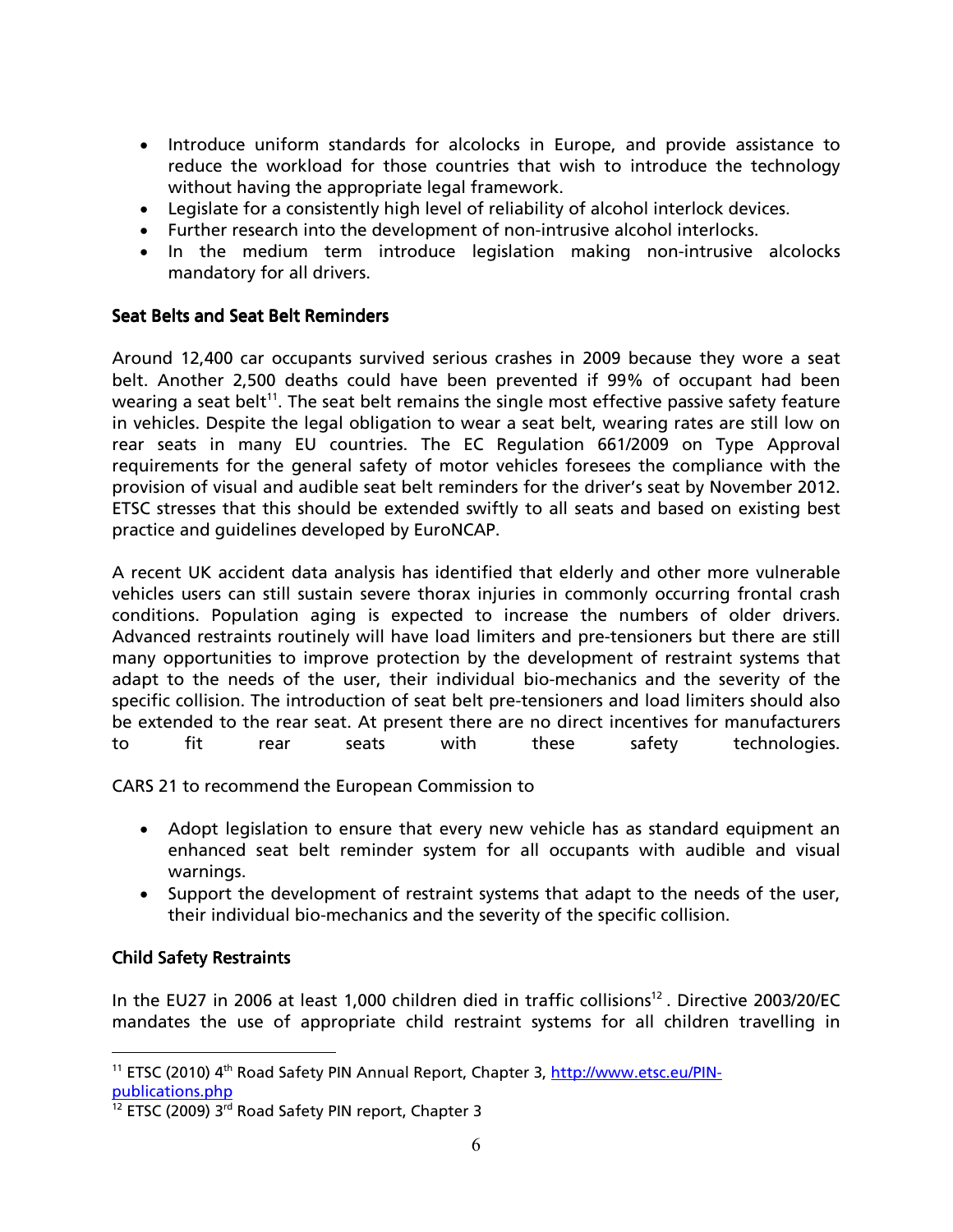passenger cars and light vans. Yet usage of appropriate child restraints differs greatly across Europe and the failure to use them properly is high.

CARS 21 to recommend the European Commission to

- Support Member States to increase the rates of child restraint use by transfer of best practice and other methods.
- Encourage the adoption of an EU level scheme similar to EuroNCAP to rate child safety restraints and inform consumers.
- Promote the supply of existing rearward facing seats for children up to 4 years of age throughout Europe.

### eCall

ETSC welcomes the inclusion in the EC Communication of an action to accelerate the deployment of eCall and also to examine its extension to other vehicles. Pioneered by the European Commission, the eCall technology, once in operation, will allow for an emergency call to be generated, either manually or automatically, from a crashed vehicle immediately after a road accident has occurred. Basic data on the crash, including its location, will then be transmitted to an eCall operator and simultaneously a voice communication will be established between an emergency centre and the vehicle occupants. According to the European Commission, eCall will annually save up to 2,500 lives in Europe and significantly reduce the severity of injuries in 15% of all accidents involving health damage. Indeed, the response time of emergency services plays an important role in survivability of accidents.

CARS 21 to recommend the European Commission to

- Include eCall in vehicle type approval.
- Consider extending eCall to other vehicle types such as PTWs
- Ensure that eCall works in all 27 EU countries and in new cars of all brands and countries of origin by 2014.

#### Co-operative Systems

ETSC welcomes attention being given to integrated, active and co-operative safety systems. Cooperative systems, which are using communications between vehicles or vehicles and the infrastructure, may increase the safety and efficiency of road traffic considerably even before all road users are equipped with the communication required. The Commission has also proposed to further assess the impact and benefits of cooperative systems to identify most beneficial applications and recommend the relevant measures for their synchronised deployment.

It is important that the Commission remains open to new technological developments in the coming decade. Under the ITS Action Plan (Action Area 3) and ITS Directive (Annex II) the EC should also foresee the development of other new technologies. The EC Road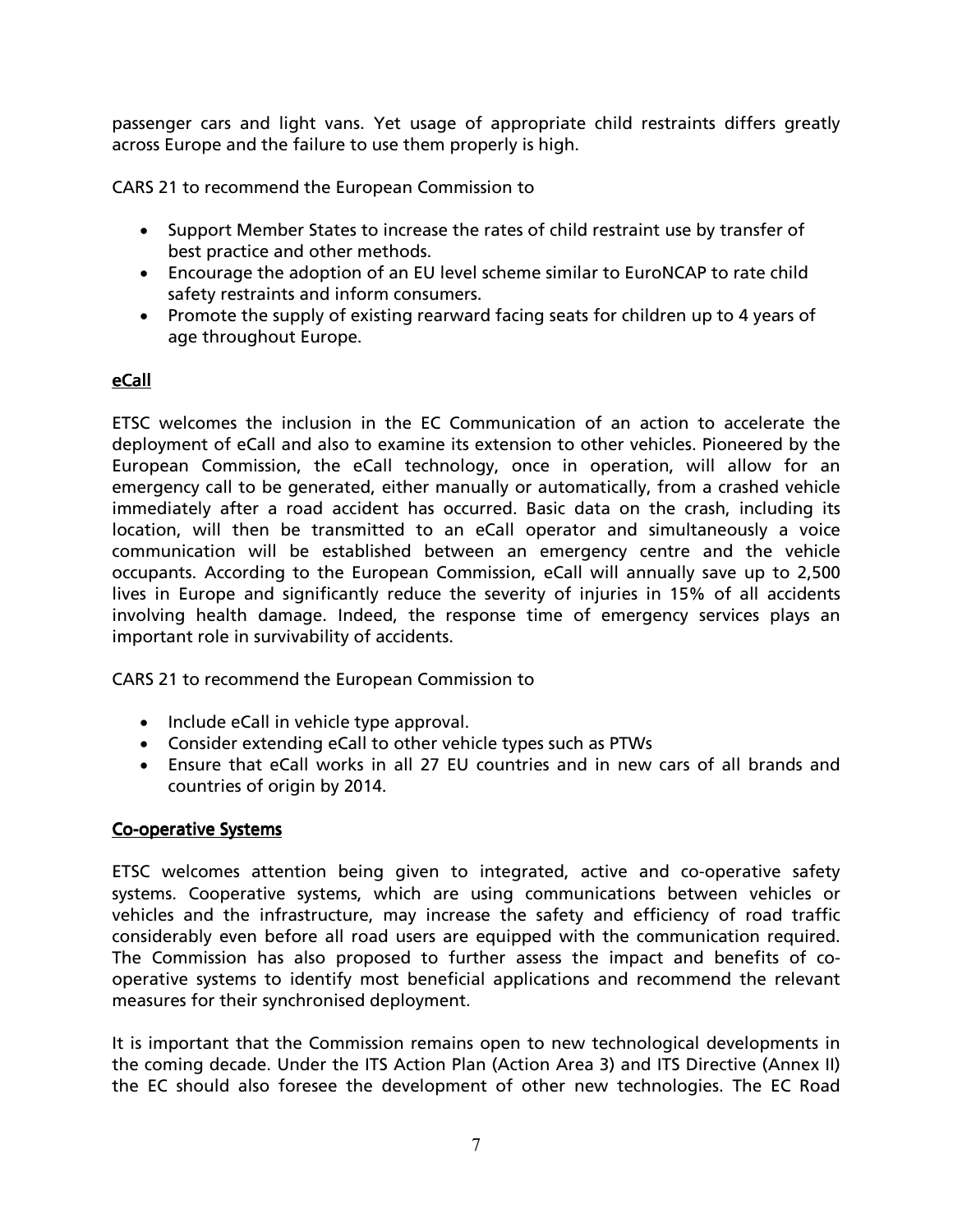Safety Policy Orientations stressed that accelerated deployment and broad market take-up of such safety enhancing applications need to be supported.

The current plans and projects place the main emphasis on equipping cars, and the issues related to PTWs and VRUs are largely overlooked. It is highly likely that road users equipped with cooperative systems will pay less attention to the road users that are not equipped, and have a degraded interaction with them resulting in increased crash risks, although the situation and safety of the equipped road users will improve.

ETSC would single out Advanced Emergency Braking and Lane Departure Warning. AEB has an estimated fatality reduction of 7% on the EU25 scale with full penetration, and one of the highest benefit-cost ratios there is for driver support systems<sup>13</sup>. Studies made in the US show that the Lane Keeping Device could reduce the number of impacts by 37%<sup>14</sup>. Other systems such as pre-safe and hazard warning systems are all directionally sound. However, in many cases the evidence base is insufficient to provide a measure of the true casualty reduction effectiveness of the systems and this represents a key gap in knowledge.

CARS 21 to recommend the European Commission to

- Promote Advanced Driver Assistance Systems where evidence about their life saving potential has been researched.
- Support Field Operational Tests to increase the level of knowledge on what works in real life driving.

#### Human Machine Interface

-

Driver distraction is thought to play a role in 20-30% of all road collisions<sup>15</sup> and this may increase with the advent of more Advanced Driver Assistance systems. While there is research and road traffic collision statistics and investigations attesting to the negative safety effects posed by the use of nomadic devices, some devices have ambivalent safety effects (e.g. personal navigation devices), or even positive effects when used properly<sup>16</sup>. Field Operational Tests on Active Safety Systems should be developed to better understand from real-world driving what works.

The ITS Action Plan also includes the development of a regulatory framework on a safe onboard HMI and the integration of nomadic devices, building on the European Statement of Principle on safe and efficient in-vehicle information and communication systems. The HASTE project was close to developing a consumer information scoring system based on

<sup>&</sup>lt;sup>13</sup> eIMPACT Project Results http://www.eimpact.eu/download/eIMPACT\_D6\_V2.0.pdf

<sup>14</sup> Olsson T., Truedsson N., Kullgren A., Logan, D., Tomasevic, N., Fildes, B. (2002) Safe Car II – New Vehicle Extra Safety Features, Monash University Accident Research Center

<sup>&</sup>lt;sup>15</sup> IGES Institut, ITS Leeds, ETSC (2010): Study on the regulatory situation in the Member States regarding brought-in (i.e. nomadic) devices and their use in vehicles. Study tendered by the European Commission. http://www.etsc.eu/documents/Report\_Nomadic\_Devices.pdf  $16$  ibid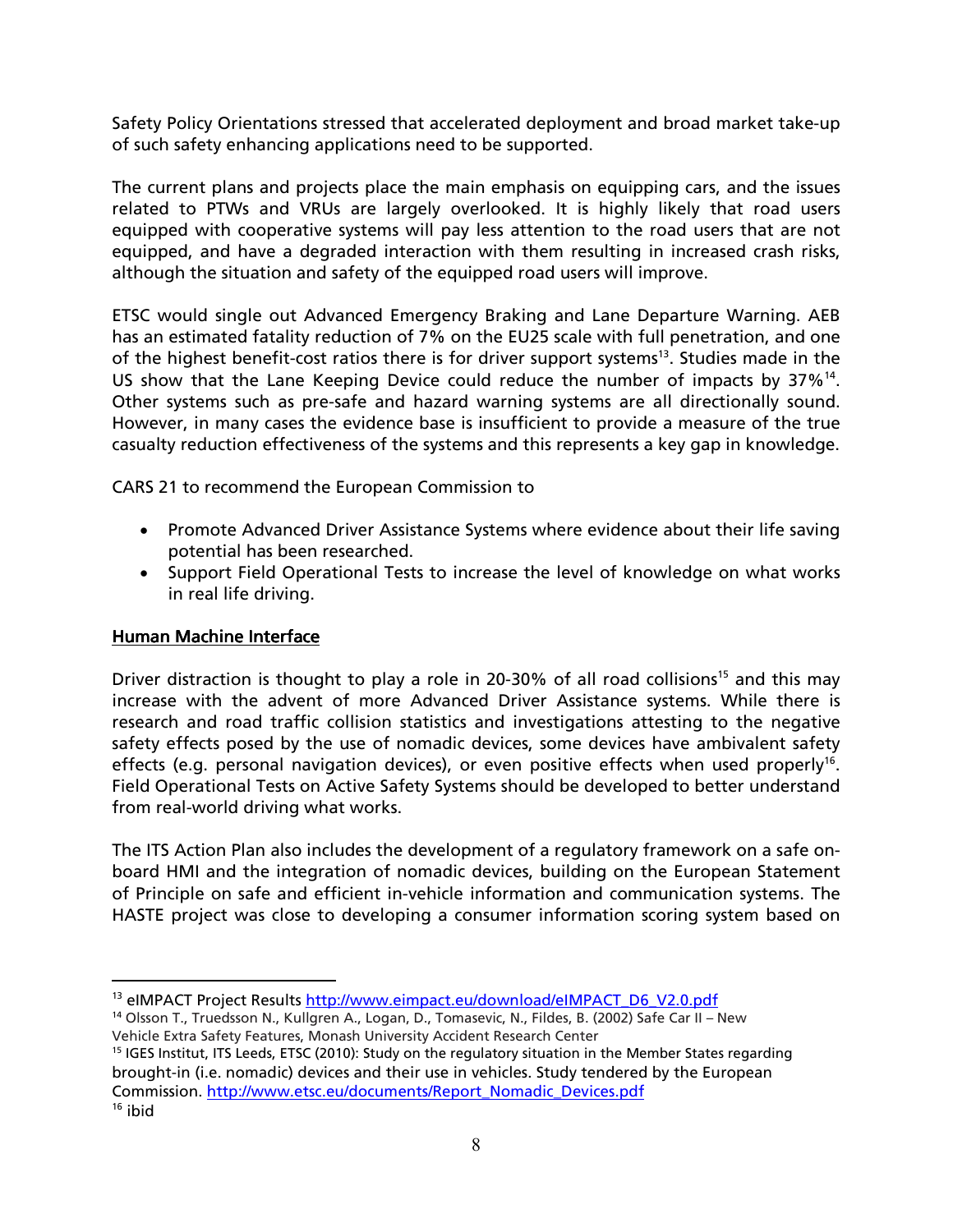safety performance such as EuroNCAP<sup>17</sup>. HMI requirements should also take the challenges of the ageing population into account.

CARS 21 to recommend the European Commission to

• Promote the development of consumer information on nomadic devices, in particular setting up a scoring system.

## Create a market for safety

Constantly improving vehicle safety has helped to prevent thousands of people from dying in road collisions in the EU and largely contributed to the reduction in road deaths by 43% since 2001. Yet, European citizens do not benefit equally from these improvements. Safety levels of new cars sold are notably lower in the Central and Eastern European countries than in the older EU-15 ones<sup>18</sup>. Consolidating the internal market for safety will have to be an important cornerstone of achieving the new 2020 road safety target.

The EU needs to ensure that robust in-vehicle safety technologies are mandated in new legislation (as it is the case for ESC). This would prevent that such safety technologies are sold as standard in one EU country and not as an option in another. For all other safety equipments, the EU needs to promote their standard fitment across the EU27 and address the differences observed in safety levels. Demonstration activities and wider support are needed to promote consumer demand and reduce production costs. Influencing the consumer to purchase safe cars and safety techonologies is an important element of road safety and the European Commission should support EuroNCAP. According to a study the risk of severe or fatal injuries is reduced by approximately 12% for each EuroNCAP star rating<sup>19</sup>.

All non-private customers, such as governmental bodies, local authorities and companies can play an important role by including specific requirements on minimum safety levels in their vehicle purchase and leasing policies. In doing so, public authorities and companies contribute to the market penetration of safer cars by supporting the demand for such vehicles and for safety technologies, which hopefully in turn help lowering the price of safety technologies.

CARS 21 to recommend the European Commission to

- Ensure the best systems enter the fleet as rapidly as possible: New technologies will not save many lives if they are only optional
- Continue the work carried out by DG INFSO through the eSafety Forum and extended it to other upcoming technologies.
- Support and promote the work of EuroNCAP.

-

<sup>&</sup>lt;sup>17</sup> HASTE Project Deliverables http://www.its.leeds.ac.uk/projects/haste/deliverable.htm

 $18$  ETSC 3<sup>rd</sup> Road Safety PIN Report, Chapter 2 Boosting the market for safer cars in the EU <sup>19</sup> Lie, A. and Tingvall, C. (2002). How Do EuroNCAP Results Correlate with Real-Life Injury Risks? A Paired Comparison Study of Car‐to‐Car Crashes, Traffic Injury prevention, 3, pp. 288‐293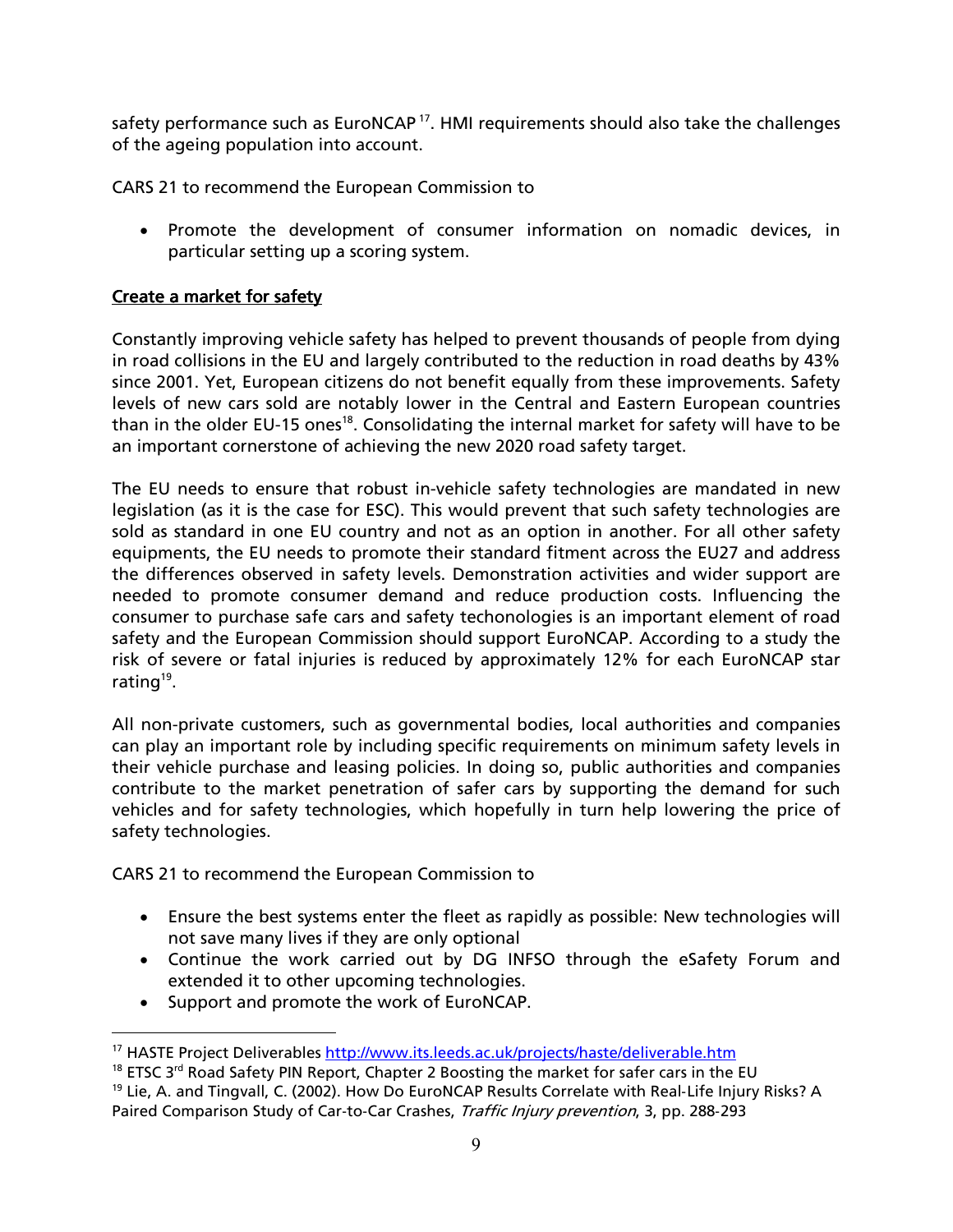- Make EuroNCAP testing obligatory for all cars entering the European market.
- Insist that advertisement of vehicles should mention EuroNCAP ratings (when available) in all advertisement as it is required in the US under the Monroney label.
- Extend the EU Directive on the promotion of clean and energy-efficient road transport vehicles<sup>20</sup> to include in-vehicle safety technologies in public procurement.

CARS 21 to encourage Member States to

- Set strict safety requirements (5 star EuroNCAP stars as a minimum) for the purchase of new cars under scrappage schemes
- Provide tax incentives for purchase and use of safe cars and safe technologies

CARS 21 to encourage all governmental bodies, local authorities and companies to

• Set strict safety and environmental requirements for buying or renting cars<sup>21</sup>

### Improved Underrun Protection for heavy vehicles needed

Another area which needs to progress and was missed out of the EC Regulation 661/2009 is improving front, side and rear underrun protection of heavy vehicles. Due to the size and mass of heavy vehicles, the problem of compatibility with other road users is a serious matter. Such improvements would reduce casualties among pedestrians and cyclists as well as car occupants in underrun impacts.

#### Front underrun protection

Frontal car-to-truck collisions are the greatest problem in collisions where trucks are involved. An EU requirement was introduced requiring mandatory rigid front underrun protection defining a rigid front underrun protection system for trucks with a gross weight over 3.5t. Rigid underrun protection is a step in the right direction, but, as these collisions normally take place at higher relative speeds where energy absorption is necessary on the truck, the new proposal should be extended with energy absorbing front underrun protection systems and should be compulsory within the European Union. Studies performed by EEVC WG 14 have shown that passenger cars can 'survive' a frontal truck collision with a relative speed of 75km/h if the truck is equipped with an energy absorbing front underrun protection system. Furthermore, these systems could prevent about 1,170 deaths and 23,660 seriously injured car occupants in Europe per year. The monetary benefit is about  $1,482$  million Euro<sup>22</sup>.

#### Side underrun protection

<u>.</u>

When heavy goods vehicles and vulnerable road users are side by side and the vehicle turns in their direction, the vulnerable road users are at risk of being run over by the

<sup>&</sup>lt;sup>20</sup> Directive 2009/33/EC on the promotion of clean and energy-efficient road transport vehicles.

<sup>&</sup>lt;sup>21</sup> See Swedish example in ETSC (2009) PIN Report, p. 34-35

<sup>&</sup>lt;sup>22</sup> ETSC (2005) The Safety of Vulnerable Road Users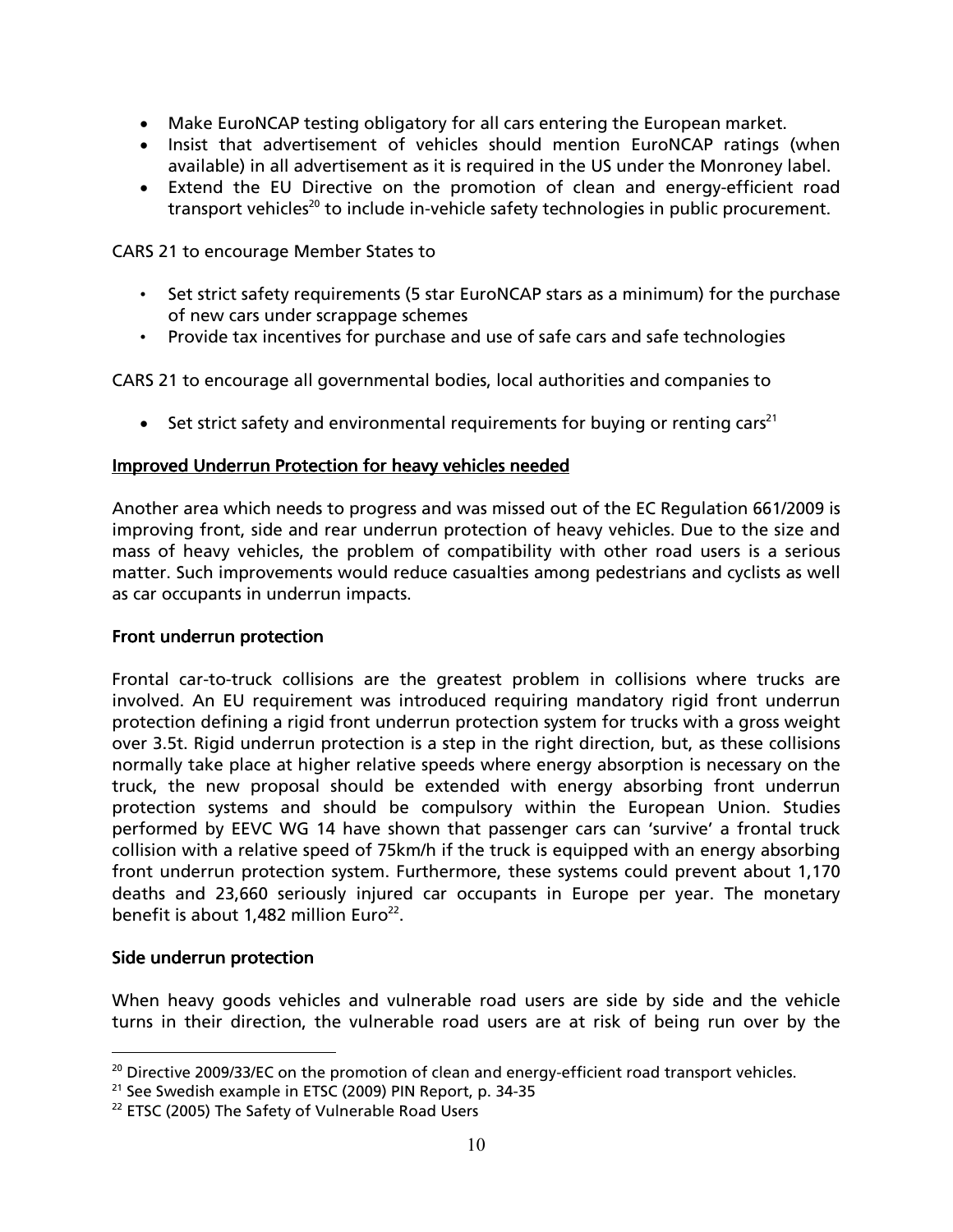vehicle. Trucks and trailers have to be equipped with a protection system at the side preventing pedestrians, bicycle riders and motorcyclists from falling under the wheels of the truck when it turns. The protection system fills the open space between the wheels; however, current legislation accepts an "open" frame (i.e. two planks on the side with a maximum distance of 30 cm). Therefore, under some circumstances, pedestrians and cyclists could be caught by such a side underrun protection system. Investigations have shown that improved side underrun protection systems could reduce deaths among pedestrians and cyclists in such situations by about  $45\%^{23}$ . In addition the strength requirement should be increased to accommodate side collisions with motorcycles as the strength of current side underrun protection systems has shown to be insufficient<sup>24</sup>.

# Rear underrun protection

-

The Council Directive 70/221/EEC defined a rear underrun protection system for trucks and trailers with a gross weight of more than 3.5t. It describes for example a ground clearance of 550mm and test forces of maximum 25km/h, respectively 100kN, depending on the test point. An in-depth study of 58 car/truck collisions has shown that today's rear underrun protection systems are not sufficient, especially because of the large ground clearance and their insufficient strength. The ground clearance needs to be reduced to 400mm. Furthermore, the test forces need to be doubled. First conservative estimates of EEVC Working Group 14 showed that improved rear underrun protection systems with a lower ground clearance as well as higher test forces would reduce killed and seriously injured car occupants by a third in rear underrun impacts in Europe. In addition, WG 14 has found that the costs for deaths and serious injuries could be reduced by 69 -78 Million Euro.

ETSC supports the mandatory fitment requirement for front underrun protection for vehicles in N2 and N3 and for side underrun for vehicles in N2, N3 and N4. However steps should be taken to ensure that side protection closes off the open space between the wheels of the heavy goods vehicle for all new heavy goods vehicles. Energy absorbing front underrun protection for all heavy goods vehicles should also be introduced. Improved rear underrun protection systems with a lower ground clearance as well as higher test forces should also be introduced. These improvements would reduce fatally and severely injured car occupants in underrun impacts in Europe.

CARS 21 to recommend the European Commission to

- Introduce energy absorbing front underrun protection for all new heavy goods vehicles.
- Ensure that side protection closes off the open space between the wheels of all new heavy goods vehicles and increase current strength requirement to accommodate side collisions with motorcycles.
- Improve rear underrun protection systems with a lower ground clearance as well as higher test forces.

<sup>&</sup>lt;sup>23</sup> ETSC (2001) Priorities for EU Motor Vehicle Design http://etsc.eu/documents/mydesign.pdf 24 ETSC (2005)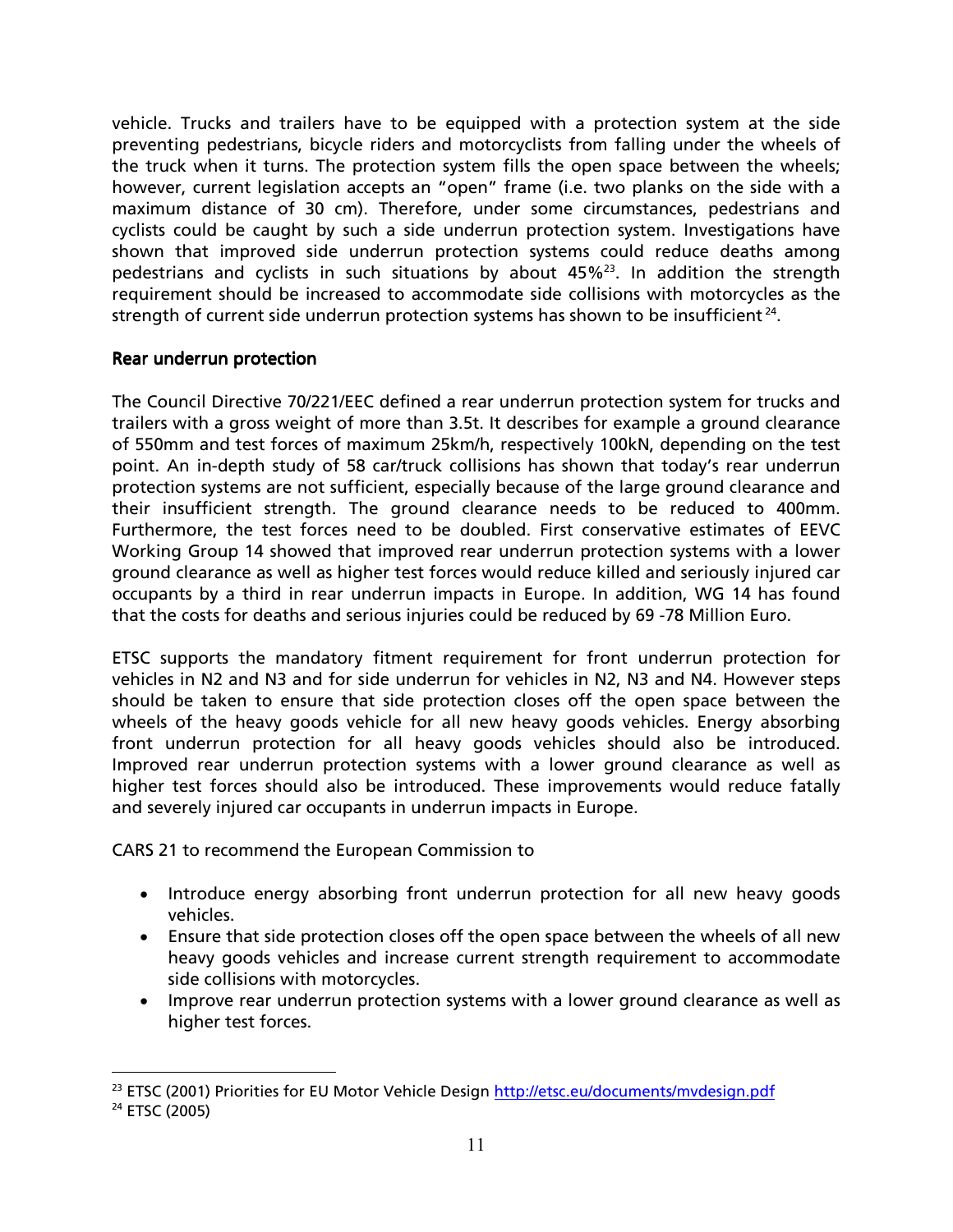# Longer and Heavier Vehicles

The maximum size and weight of road vehicles are governed by Directive 96/53/EC. The European Commission stated in its Transport White Paper its intention to have a "fresh look" at this legislation and considers to adapt it to new circumstances, technologies and needs (e.g. weight of batteries, better aerodynamic performance), and to make sure it facilitates intermodal transport and the reduction of overall energy consumption and emissions. It also mentions that further independent work is currently being undertaken by the Commission to assess the issue and determine conditions for progress. ETSC has completed its own position<sup>25</sup> on the dossier and concludes that it has serious concerns about the impact of Longer and Heavier Vehicles (LHVs) on transport safety in general, and road safety in particular. Depending on the operational conditions, several safety aspects would need to be addressed bringing with them high societal costs to maintain the current level of risk in road traffic of these vehicles and of other road traffic participants. The renewed 50% EU reduction target for road deaths requires a substantial increase of current efforts in order to be achievable by 2020. The likelihood of an increase in the number of collisions and their severity posed by LHVs is a serious concern that could slow down progress during the next decade and it therefore clashes with current policy expectations. Investments that would need to be made in adapting the road infrastructure are likely to decrease budget available for addressing other safety aspects for all road users.

CARS 21 to recommend the European Commission to

• Consider safety implications to any changes made to the maximum size and weight of road vehicles.

### Car-to-car compatibility

-

The car-fleet across Europe is subject to an increasing polarisation and incompatibility. On the one hand, there is a substantial growth of cars of increased size and weight as best reflected by the increasing share of sports utility vehicles (SUVs) or large pick-ups and vans. On the other hand, there is an increasing demand for smaller cars and light weight vehicles, offering a higher fuel-efficiency and less pollution. They can be operated at lower costs and consume less space. However, the immediate safety problem that evolves from this detrimental development is one of crash-compatibility due to incongruent vehicle design.

CARS 21 to recommend the European Commission to

- Promote research on improved car-to-car compatibility
- Consider the issue of vehicle compatibility in upgrading standards for crash tests for EU type approval.

<sup>&</sup>lt;sup>25</sup> ETSC (2011) Position on Longer and Heavier Goods Vehicles www.etsc.eu/documents/ETSC\_Position\_on\_Longer\_and\_Heavier\_Vehicles.pdf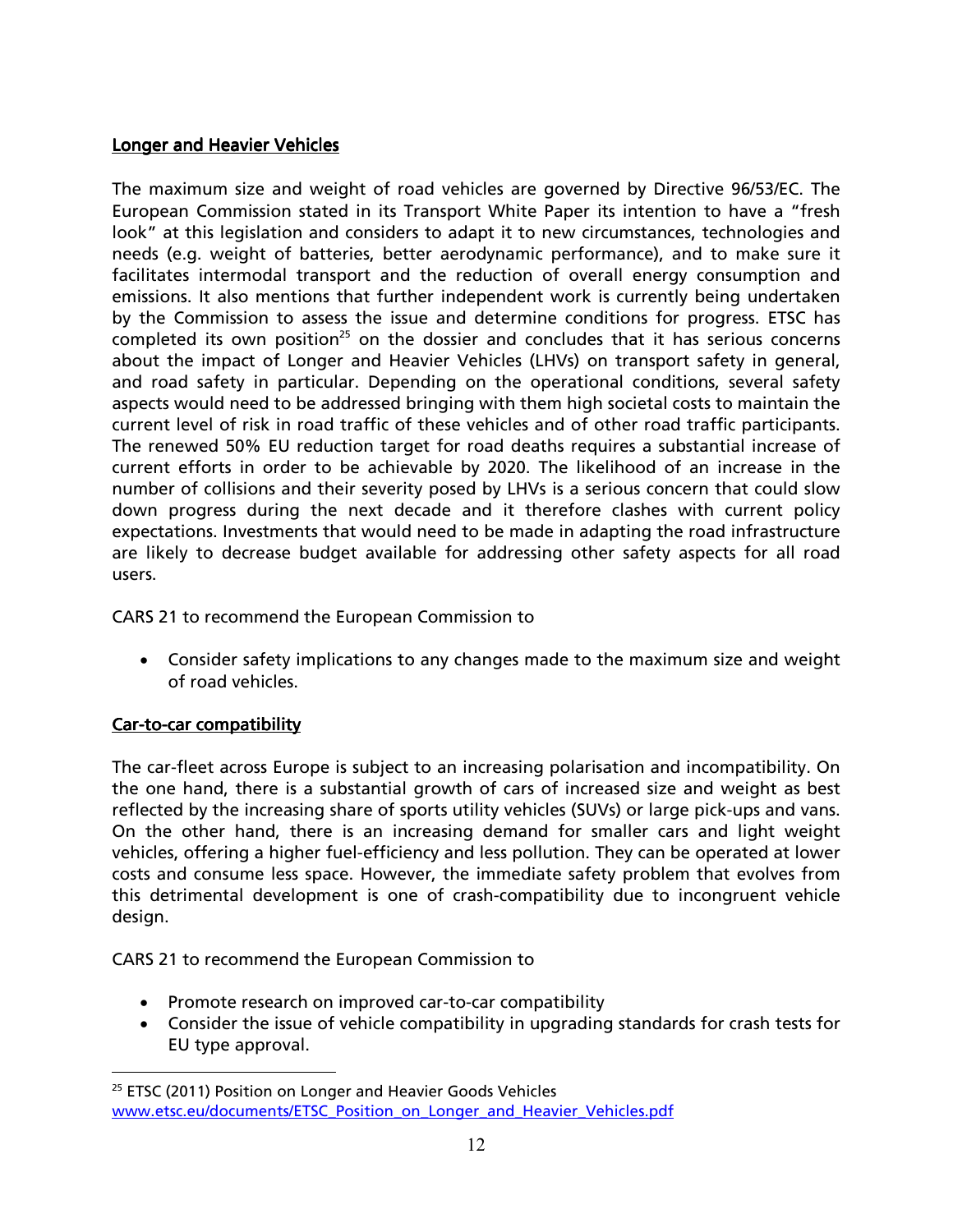### Powered Two Wheelers

More than 6,000 Powered Two Wheeler (PTW) riders were killed in road collisions in the EU in 2009; only 18% fewer than in 2001<sup>26</sup>. Many of the recommendations presented by ETSC in its Blueprint<sup>27</sup> have been taken up by the EC Road Safety Policy Orientations and should be put into action. These include:

- Ensure that motorcycles can also benefit from eCall, which is going to be introduced as a standard for passenger cars in many EU countries.
- Develop minimum standards regarding protective clothing.
- Introduce the mandatory fitment of advanced braking systems to PTWs as soon as possible, alongside a cost/benefit study on braking systems for smaller PTWs.
- Prevent the engine modification of mopeds.

# Ageing Europe and Adapting Vehicles and ITS

ETSC reported that, while older people account for one sixth of the European population, every fifth person killed in road traffic is aged 65 or over<sup>28</sup>. Moreover, due to population ageing, older people will represent an increasing share of the total population. This could have a negative impact on road safety development in the future. If the risk rates of older people and others decline at the same pace, by 2050 one death out of three is likely to be an elderly person.

CARS 21 to recommend the European Commission to

- Stimulate the development of safer vehicles for older people by encouraging elderly-friendly design.
- Evaluate the impact of new technologies on older drivers.

### Technical Inspections and Road Worthiness

The European Commission is planning to revise the roadworthiness Directive 2009/40/EC. Although the Directive was recast in 2009 this involved only minor changes to the administrative articles. The body of the text has not seen any major revision since adoption in 1996. Since 1996 both cars and in vehicle safety systems that are electronically controlled have developed rapidly. ETSC welcomes moves to extend Periodical Technical Inspections to electronic systems to ensure all safety of all vehicles is maintained through life. Inspection protocols should be reviewed in relation to higher speed conditions relating to more severe crashes. . Vehicle examiners also need to assure a similarly rigorous testing regime for new in-vehicle technologies.

CARS 21 to recommend the European Commission to

<u>.</u>

 $26$  ETSC (2011) 5<sup>th</sup> PIN Report, Chapter 3.

 $27$  ETSC (2008) Blueprint for the EU's 4th Road Safety Action Programme 2010-2020

 $28$  ETSC (2008),  $2<sup>nd</sup>$  PIN Report, Chapter 4.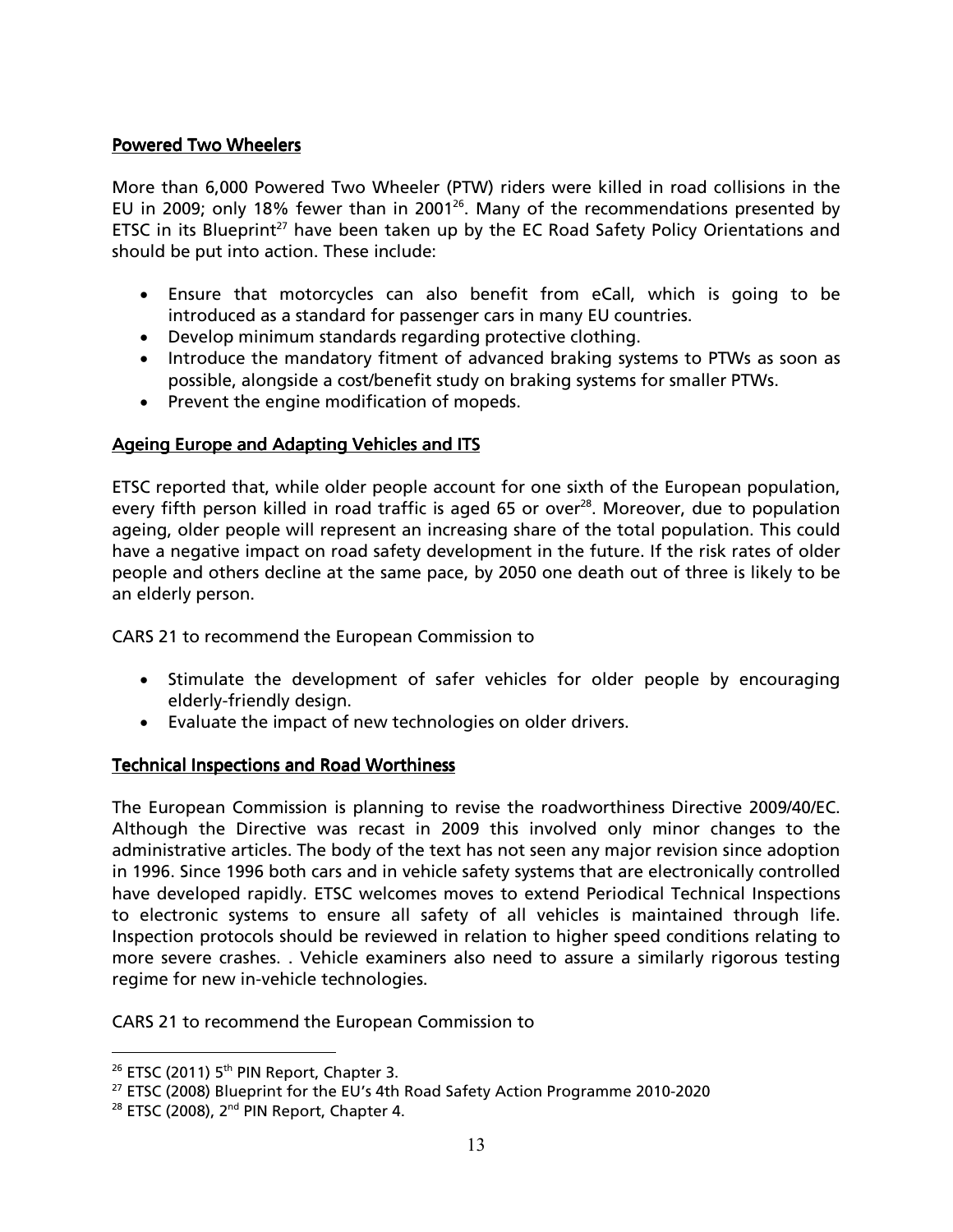- Revise the 2009/40/EC Directive to ensure that the testing of new modern vehicles is safely maintained.
- Extend the 2009/40/EC Directive to cover Powered-Two Wheelers vehicles.

# Electric Vehicles and Road Safety

The numbers of electric vehicles on the road are expected to increase rapidly in response to the need to reduce the environmental impact of vehicles. These systems must continue to meet existing standards of primary and secondary safety as determined by legislation and EuroNCAP. They must also avoid introducing new hazards through less well developed vehicle dynamics, fire hazards, modified structures and the introduction of additional driver distraction hazards. Safety issues such as repair workshops and scrapping also need to be considered.

CARS 21 to recommend the European Commission to

• Develop new guidelines to ensure that new electric vehicles are safe to use (e.g. safe batteries) and that interaction with other vulnerable road users are taken into account.

# The EU as a Global Leader in Research and Development in Vehicle Safety

Sound policies are based on known, effective, science based countermeasures, which in turn are grounded in good research. Road Safety research should continue to benefit from European funds. Related to this is the need to ensure the dissemination of knowledge about successful measures and research results among decision makers and practitioners. The EU is also seen as a centre of excellence and innovation in Research and Development.

### ETSC recommends creating a major and dedicated RDI initiative for Safer Car engaging all the major stakeholders (on the model of the Green Car Initiative) to:

- Promote the development of non-industry driven and research based in-vehicle safety systems.
- Routinely evaluate the safety benefits of in-vehicle and other safety technologies
- Identify the most life-saving technologies and the most beneficial applications and
- Support the fast-tracked deployment of the most life-saving safety technologies.

### Information and Data

-

ETSC strongly believes in indicators, based on the attained level of attributes leading to a desired final outcome<sup>29</sup>. To enable the achievement of such an ambitious target as 50% reduction in road deaths, the European Commission will need to create a monitoring framework that includes a set of sub-targets and safety performance indicators. Although the European Road Safety Observatory provides a framework, a pan-European in-depth

 $29$  ETSC (2010) 4<sup>th</sup> Road Safety PIN Report.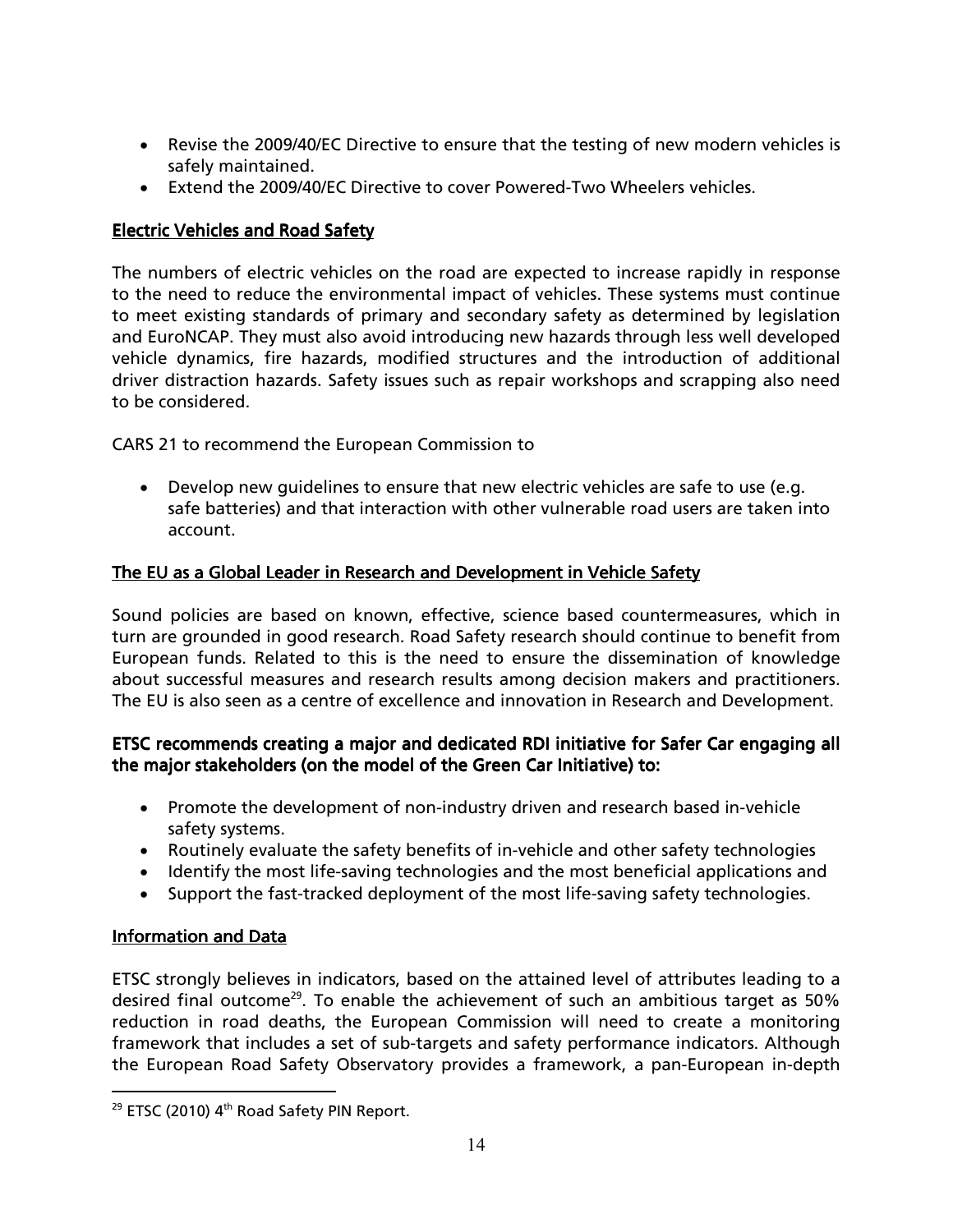accident data analysis accessible for all stakeholders should be set up. A common set of performance indicators would be essential, together with a well-functioning Road Safety Observatory.

ETSC would also encourage the wider use of Advanced Driver Assistance Systems and avoidance systems which could be used to document the real-work effectiveness of different measures. ETSC would also welcome progress on in-vehicle Event data recorders (so called "black box") devices, which record vehicle situation before and during any accident. Event data recorders offer first hand information about the safety systems available on the vehicle and their operation. Additional information could include speeding, measures of crash severity and vehicle manoeuvres.

CARS 21 to recommend the European Commission to

- Build on the CARE database, improve the accessibility of the various data collected and make them available as soon as possible.
- Support countries in setting up data collection and evaluation procedures and stimulate the use of harmonised protocols for accident, exposure and performance indicators using SafetyNet recommendations.
- Encourage Member States to set quantitative targets based on compliance indicators and monitor their performance.
- Use the evidence gathered to devise and update relevant policies.
- Implement the recommendations of the EU funded research project DaCoTA on indepth accident investigations and build the capacity for an EU common in-depth accident investigation database.
- Promote wider use of in-vehicle Event data recorders

# For more information

# ETSC Positions and Responses

All ETSC Positions and Responses are available from http://etsc.eu/documents.php?did=3

ETSC (2011) Response to the Transport White Paper

ETSC (2011) Position on Longer and Heavier Vehicles

ETSC (2010) Response to the EC Policy Orientations on Road Safety

ETSC (2009) Position on the EC proposal for an ITS Action Plan and Directive

ETSC (2008) Blueprint for the  $4<sup>th</sup>$  Road Safety Action Programme

ETSC (2008) Position on the EC proposal for a Regulation on Type-Approval Requirements for the general Safety of Motor Vehicles

ETSC (2008) Position on the EC proposal for a Regulation on the protection of pedestrians and other vulnerable road users.

# ETSC Reports

All Road Safety PIN Reports are available from http://www.etsc.eu/PIN-publications.php

ETSC (2011) 5th Road Safety PIN Report, 2010 Road Safety Target Outcome: 100,000 fewer deaths since 2001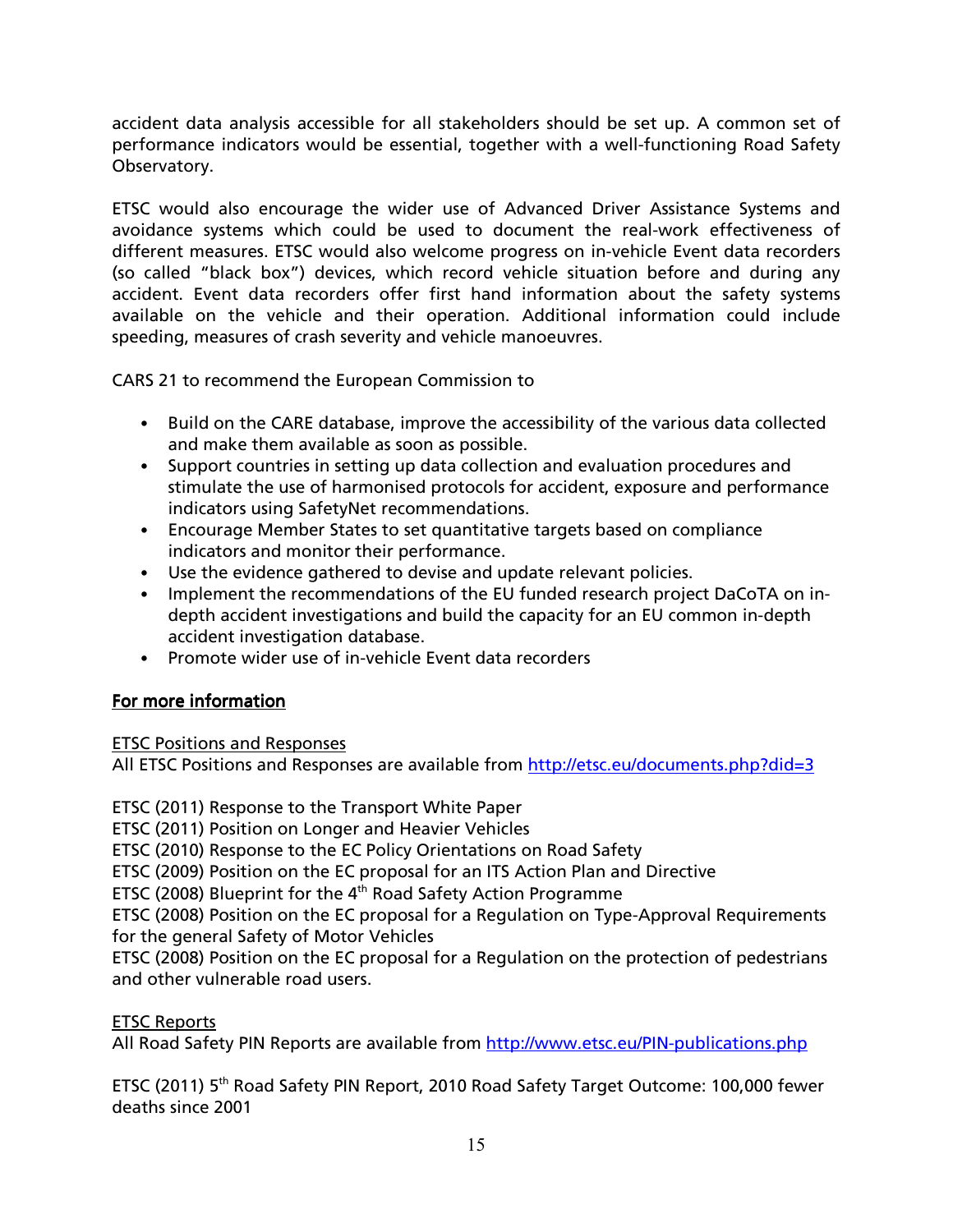IGES Institut, ITS Leeds, ETSC (2010): Study on the regulatory situation in the Member States regarding brought-in (i.e. nomadic) devices and their use in vehicles. Study tendered by the European Commission. http://www.etsc.eu/documents/Report\_Nomadic\_Devices.pdf ETSC (2010) 4<sup>th</sup> Road Safety PIN Report, Road Safety Target in Sight ETSC (2009) 3rd Road Safety PIN Report, 2010 on the Horizon ETSC (2005) The Safety of Vulnerable Road Users ETSC (2001) Priorities for EU Motor Vehicle Design http://etsc.eu/documents/mvdesign.pdf

**Other** 

Lie, A. and Tingvall, C. (2002). How Do EuroNCAP Results Correlate with Real‐Life Injury Risks? A Paired Comparison Study of Car-to-Car Crashes, Traffic Injury prevention, 3, pp. 288‐293

Olsson T., Truedsson N., Kullgren A., Logan, D., Tomasevic, N., Fildes, B. (2002) Safe Car II – New

Vehicle Extra Safety Features, Monash University Accident Research Center www.euroncap.com

ETSC gratefully acknowledges the contributions of Pete Thomas, Professor of Road and Vehicle Safety, Transport Safety Reseach Centre at the UK Loughborough University (UK), Anders Kullgren from Folksam (Sweden) and Michiel van Ratingen from EuroNCAP.

### **ETSC Contacts:**

Ellen Townsend, Policy Director, ellen.townsend@etsc.eu Graziella Jost, Programme Director, graziella.jost@etsc.eu Telephone 00 32 2 230 41 06

The European Transport Safety Council (ETSC) is a Brussels-based independent non-profit making organisation dedicated to reducing the numbers of deaths and injuries in transport in Europe. The ETSC seeks to identify and promote research-based measures with a high safety potential. It brings together 45 national and international organisations concerned with road safety from across Europe.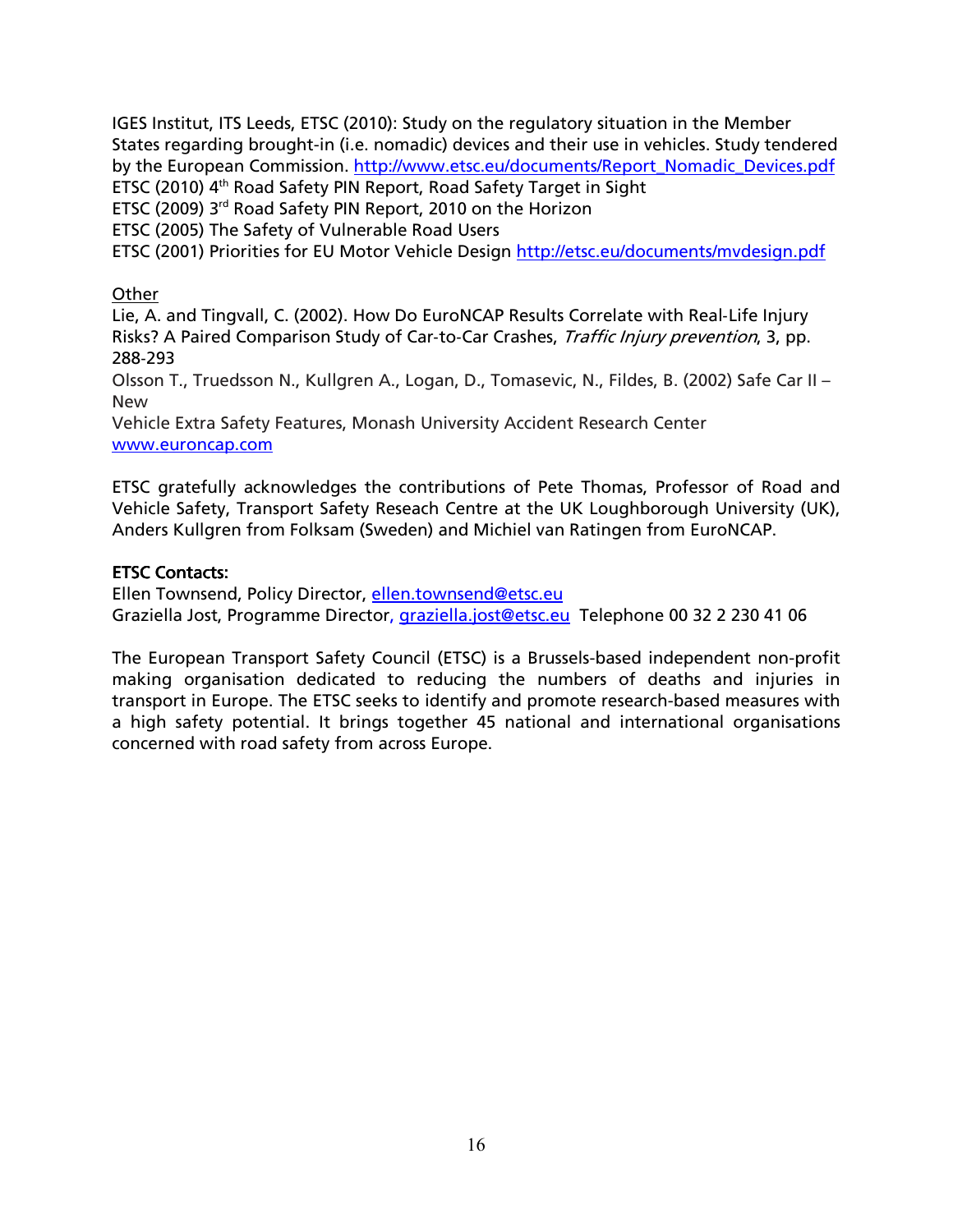# Roadmap to 2020

|                                                     | By 2014                                                                                                                                                                                                                                                                                                                                                                                                               | By 2017                                                                                                                                                                                                                                               |
|-----------------------------------------------------|-----------------------------------------------------------------------------------------------------------------------------------------------------------------------------------------------------------------------------------------------------------------------------------------------------------------------------------------------------------------------------------------------------------------------|-------------------------------------------------------------------------------------------------------------------------------------------------------------------------------------------------------------------------------------------------------|
| <b>General safety</b>                               | Continue to raise vehicle safety for both<br>occupants and pedestrians and other<br>vulnerable road users through EU type<br>approval legislation.                                                                                                                                                                                                                                                                    |                                                                                                                                                                                                                                                       |
|                                                     | Update the EU type approval crash tests<br>to align with high performing EuroNCAP<br>crash tests.                                                                                                                                                                                                                                                                                                                     |                                                                                                                                                                                                                                                       |
| <b>Protection</b><br>оf<br>Vulnerable<br>road users | Mandate Advanced Emergency Braking<br>for all new vehicles<br>Regularly<br>monitor developments<br>in<br>passive and active safety technologies at<br>EU level and adopt legislation.<br>Revise EU legislation concerning underrun<br>protection of heavy vehicles                                                                                                                                                    | Introduce<br>the<br>mandatory<br>fitment of external airbags as<br>a viable safety measure to<br>improve the protection of<br>pedestrians<br>and<br>other<br>vulnerable users as well as<br>car occupants in case of a<br>collision between two cars. |
| <b>Seat Belt</b><br><b>Reminders</b>                | Extend legislation to ensure that every<br>new car has as standard equipment an<br>enhanced seat belt reminder system for<br>front and rear seat occupants with<br>audible and visual warnings.                                                                                                                                                                                                                       |                                                                                                                                                                                                                                                       |
| <b>Alcolocks</b>                                    | Introduce uniform standards for alcolocks<br>in Europe, and provide assistance to<br>reduce the workload for those countries<br>that wish to introduce the technology<br>without having the appropriate legal<br>framework.<br>Legislate for a consistently high level of<br>reliability of alcohol interlock devices.<br>Stimulate further research into the use of<br>alcohol<br>interlocks<br>rehabilitation<br>in | Introduce legislation making<br>non-intrusive<br>alcolocks<br>mandatory for all drivers.                                                                                                                                                              |
|                                                     | programmes with the goal of setting up<br>best practice quidelines.<br>Further research into the development of<br>non-intrusive alcohol interlocks.                                                                                                                                                                                                                                                                  |                                                                                                                                                                                                                                                       |
| <b>Speed Limiters</b>                               | Extend the mandatory use of speed<br>limiters, which already exists for HGVs, to                                                                                                                                                                                                                                                                                                                                      |                                                                                                                                                                                                                                                       |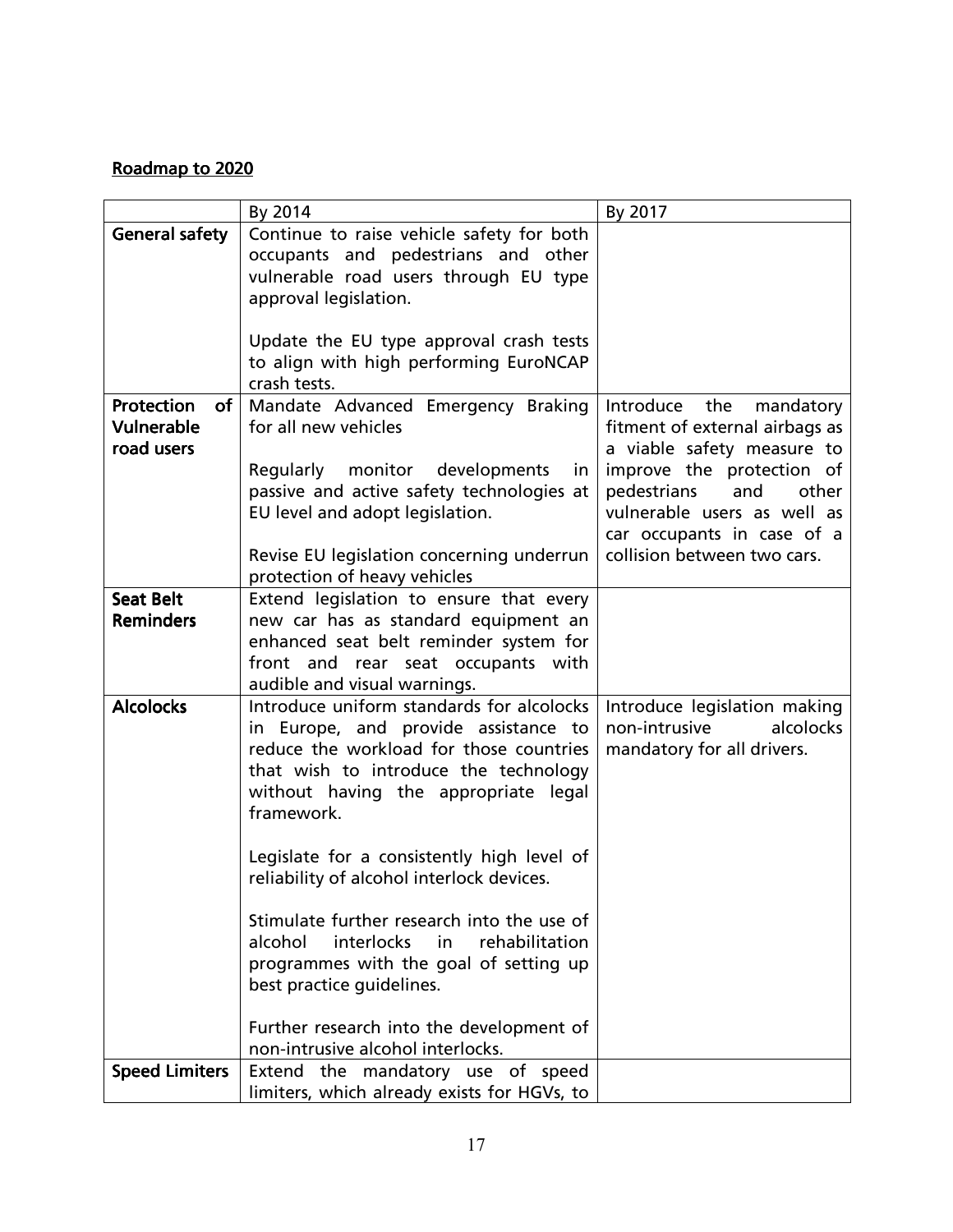|                               | vans and trucks under 3.5t.                 |                                                        |
|-------------------------------|---------------------------------------------|--------------------------------------------------------|
| Intelligent                   | Introduce a driver set speed limiter as a   | legislation<br>Adopt<br>for                            |
| <b>Speed</b>                  | standard equipment in all new vehicles.     | mandatory fitting of all fleet                         |
| <b>Assistance</b>             |                                             | cars with Intelligent Speed                            |
|                               | Contribute to the development<br>of         | Assistance systems.                                    |
|                               | harmonised standards for Intelligent        |                                                        |
|                               | Speed Assistance (ISA) systems towards      | Adopt European legislation                             |
|                               | eventual universal fitment.                 | for mandatory fitting of                               |
|                               |                                             | with<br>European<br>cars                               |
|                               |                                             | Intelligent Speed Assistance                           |
|                               |                                             | systems in the type approval                           |
|                               |                                             | procedure.                                             |
|                               |                                             |                                                        |
|                               |                                             | Develop a European standard                            |
|                               |                                             | for a "speed limit service",                           |
|                               |                                             | i.e. over the air provision to                         |
|                               |                                             | in-vehicle systems of current                          |
|                               |                                             | geodata on speed limits and                            |
|                               |                                             | require Member States to                               |
|                               |                                             | provide<br>standardised<br>a a                         |
|                               |                                             | "speed limit service" over the<br>air                  |
| <b>Child</b><br><b>Safety</b> | Support Member States to increase the       | Encourage the introduction                             |
| <b>Restraints</b>             | rates of child restraint use by transfer of | of an EU level scheme to rate                          |
|                               | best practice and other methods.            | child safety restraints and                            |
|                               |                                             | inform consumers similar to                            |
|                               | Promote the supply of existing rearward     | EuroNCAP.                                              |
|                               | facing seats for children up to the age of  |                                                        |
|                               | 4 throughout Europe.                        |                                                        |
| eCall                         | Include eCall in vehicle type approval      |                                                        |
|                               |                                             |                                                        |
|                               | Consider extending eCall to other vehicle   |                                                        |
|                               | types such as PTWs                          |                                                        |
|                               |                                             |                                                        |
|                               | Ensure that eCall works in all 27 EU        |                                                        |
|                               | countries and in new cars of all brands     |                                                        |
|                               | and countries of origin.                    |                                                        |
| Lane                          | Extend the planned introduction of Lane     |                                                        |
| Departure                     | Departure Warning Systems to large          |                                                        |
| Warning                       | vehicles in 2013 in the EU.                 |                                                        |
| <b>Create</b><br>a            | Promote the work of EuroNCAP through        | Adapt the EU Directive on                              |
| market<br>for                 | making EuroNCAP testing obligatory for      | the promotion of clean and                             |
| <b>Safety</b>                 | all cars entering the European market.      | energy-efficient road<br>transport vehicles to include |
|                               | advertisement of vehicles<br>Insist that    | in-vehicle safety technologies                         |
|                               |                                             |                                                        |
|                               | should mention EuroNCAP ratings (when       | (ISA, alcolocks) in public                             |